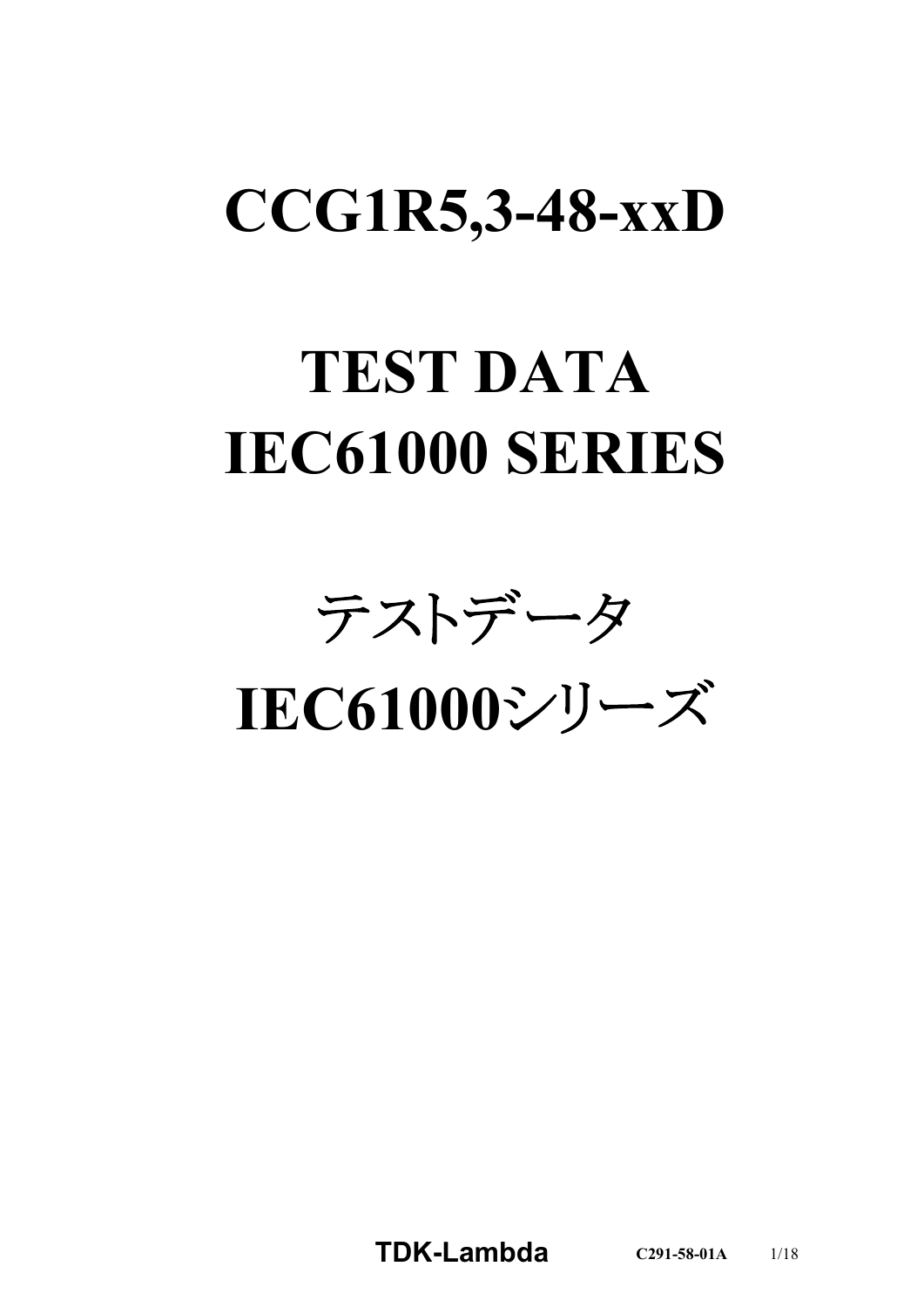#### *RWS 50B-600B Series* **CCG1R5,3-48-xxD**

# **INDEX**

|    |                                                                                       | <b>PAGE</b>   |
|----|---------------------------------------------------------------------------------------|---------------|
|    | 1. イミュニティ試験結果サマリ ……………………………………………………………                                              | $\mathcal{R}$ |
|    | Summary of Immunity Test Results                                                      |               |
| 2. | 静電気放電イミュニティ試験 …………………………………………………………… 4                                               |               |
|    | Electrostatic Discharge Immunity Test (IEC61000-4-2)                                  |               |
| 3. | 放射性無線周波数電磁界イミュニティ試験 ………………………………………………… 6                                             |               |
|    | Radiated, Radio-Frequency, Electromagnetic Field Immunity Test (IEC61000-4-3)         |               |
|    | 4. 電気的ファーストトランジェントバーストイミュニティ試験 …………………………………… 8                                       |               |
|    | Electrical Fast Transient / Burst Immunity Test (IEC61000-4-4)                        |               |
|    | 5. サージイミュニティ試験 ………………………………………………………………                                               | 12            |
|    | Surge Immunity Test (IEC61000-4-5)                                                    |               |
| 6. | 伝導性無線周波数電磁界イミュニティ試験 ………………………………………………                                                | 14            |
|    | Conducted Disturbances, Induced by Radio-Frequency Field Immunity Test (IEC61000-4-6) |               |
| 7. | 電力周波数磁界イミュニティ試験 ………………………………………………………                                                 | 17            |
|    | Power Frequency Magnetic Field Immunity Test (IEC61000-4-8)                           |               |

使用記号 Terminology Used

|       | +Vin …… + 入力端子                | $+$ Input Terminal             |
|-------|-------------------------------|--------------------------------|
|       | -Vin …… 入力端子                  | - Input Terminal               |
|       | RC ••••••• リモートON/OFFコントロール端子 | Remote ON/OFF Control Terminal |
|       | +Vout $\cdots \cdots$ + 出力端子  | $+$ Output Terminal            |
|       | -Vout ・・・・・・ - 出力端子           | - Output Terminal              |
|       | COM …… 共通グラウンド端子              | Common GND Terminal            |
| FG    | ・・・・・・・ フレームグラウンド             | Frame GND                      |
| $\pm$ | ・・・・・・ 接地                     | Earth                          |

※ CCG1R5-48-xxDは、CCG3-48-xxDとほぼ同等な特性を示します。 従いまして、CCG3-48-xxDの試験データにて代用しております。 また、当社標準測定条件における結果であり、参考値としてお考え願います。 CCG1R5-48-xxD have nearly the same characteristic as CCG3-48-xxD data. Therefore, Data is substituted with CCG3-48-xxD data. Test results are reference data based on our standard measurement condition.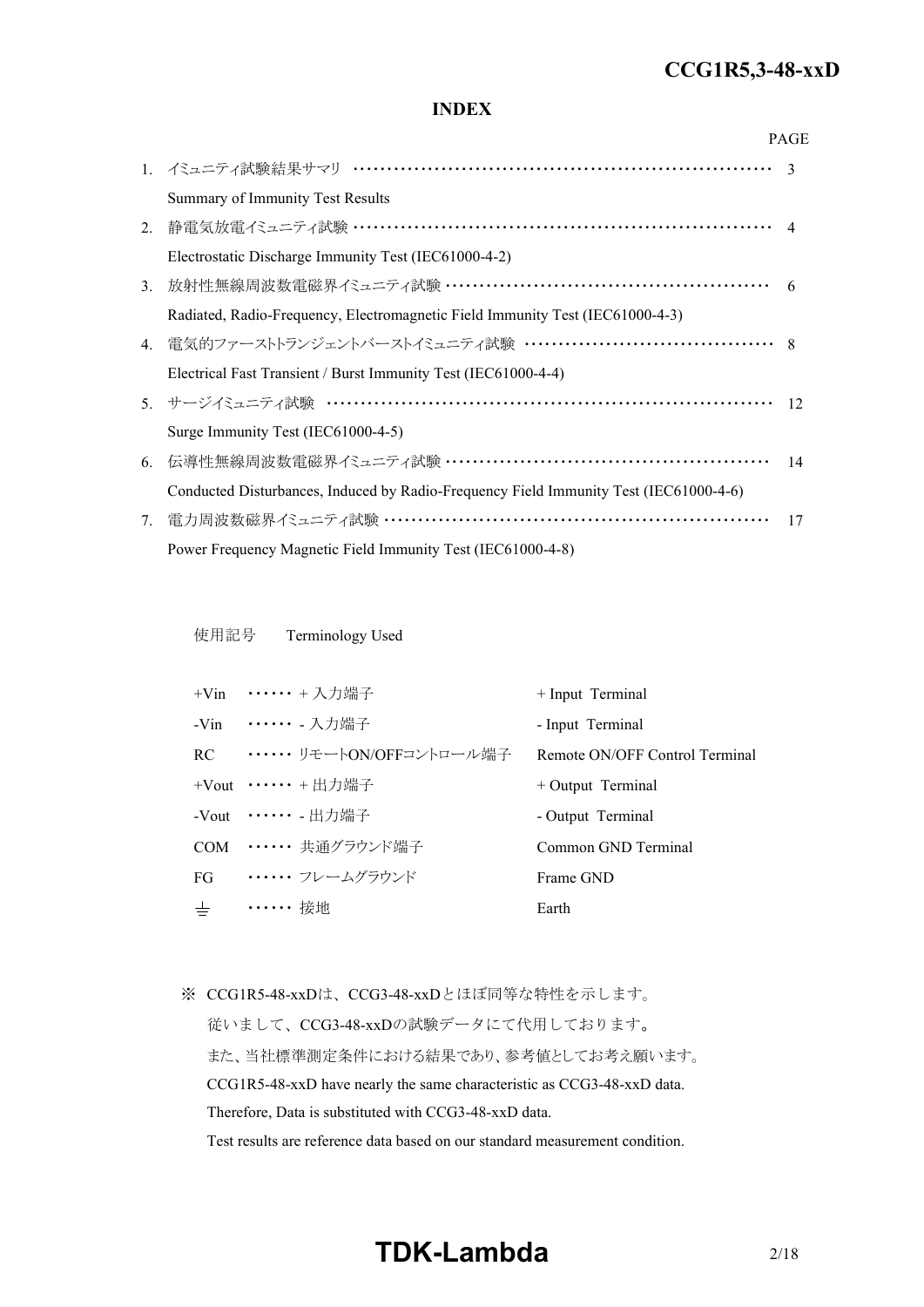# **1.** イミュニティ試験結果サマリ **Summary of Immunity Test Results**

# **MODEL : CCG1R5-48-xxD, CCG3-48-xxD**

| 項目<br>Item                                                                                       | 規格<br>Standard | 試験レベル<br><b>Test Level</b>                                      | 判定基準<br>Criterion<br>Level | 結果<br>Result |
|--------------------------------------------------------------------------------------------------|----------------|-----------------------------------------------------------------|----------------------------|--------------|
| 静電気放電イミュニティ試験<br>Electrostatic Discharge Immunity Test                                           | IEC61000-4-2   | Level 3<br>Air Discharge 8kV                                    | <sub>B</sub>               | <b>PASS</b>  |
| 放射性無線周波数電磁界イミュニティ試験<br>Radiated, Radio-Frequency,<br>Electromagnetic Field Immunity Test         | IEC61000-4-3   | Level 2<br>$3V/m(1.4-6.0GHz)$<br>Level 3<br>$10V/m(80-1000MHz)$ | $\mathsf{A}$               | <b>PASS</b>  |
| 電気的ファーストトランジェント<br>バーストイミュニティ試験<br>Electrical Fast Transient / Burst Immunity Test               | IEC61000-4-4   | Level 4<br>Input Port 4kV<br>Output Port 4kV<br>Signal Port 2kV | <sub>B</sub>               | <b>PASS</b>  |
| サージイミュニティ試験<br><b>Surge Immunity Test</b>                                                        | IEC61000-4-5   | Level 3<br>Normal Mode 2kV                                      | B                          | <b>PASS</b>  |
| 伝導性無線周波数電磁界イミュニティ試験<br>Conducted Disturbances,<br>Induced by Radio-Frequency Field Immunity Test | IEC61000-4-6   | Level 3<br>10V(150kHz-80MHz)                                    | $\mathsf{A}$               | <b>PASS</b>  |
| 電力周波数磁界イミュニティ試験<br>Power Frequency Magnetic Field Immunity Test                                  | IEC61000-4-8   | Level 4<br>30A/m(50H, 60Hz)                                     | $\mathsf{A}$               | <b>PASS</b>  |

試験条件の詳細は、各テストページを参照してください。 Refer to the test condition section for further details.

# 判定基準A

Criterion Level A

- 1. 試験中、5%を超える出力電圧の変動のない事
	- The regulation of output voltage must not exceed 5% of initial value during test.
- 2. 試験後の出力電圧は初期値から変動していない事
	- The output voltage must be within the regulation of specification after the test.
- 3. 発煙・発火のない事 Smoke and fire are not allowed.

#### 判定基準B

#### Criterion Level B

- 1. 入力再投入を必要とする一時的な機能低下のない事
	- Must not have temporary function degradation that requires input restart.
- 2. 試験後の出力電圧は初期値から変動していない事
- The output voltage must be within the regulation of specification after the test. 3. 発煙・発火のない事
	- Smoke and fire are not allowed.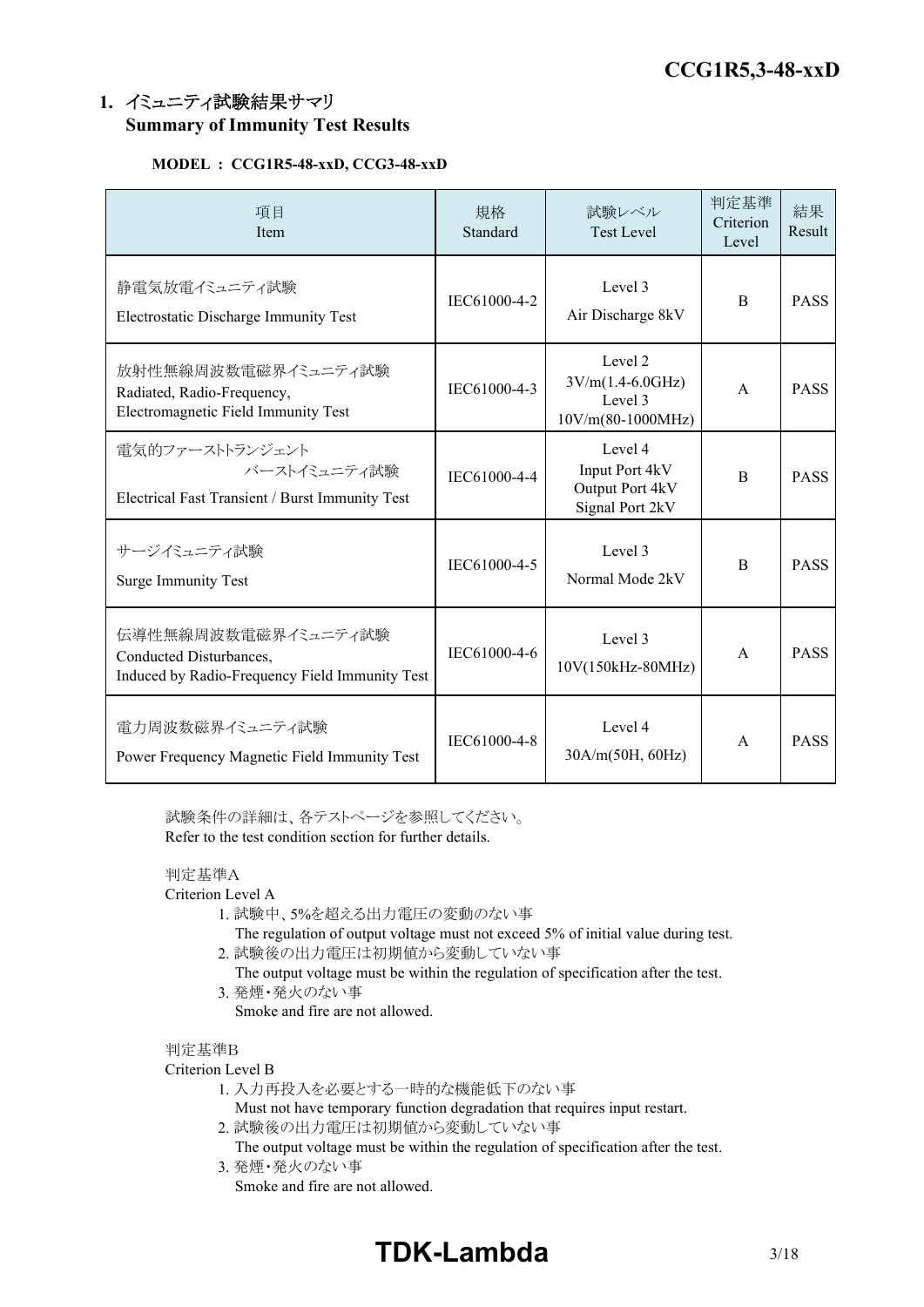# **2.** 静電気放電イミュニティ試験 **Electrostatic Discharge Immunity Test (IEC61000-4-2)**

## **MODEL : CCG3-48-xxD**

※CCG1R5-48-xxDはCCG3-48-xxDと同様の回路と機構の為、CCG3-48-xxDのデータで代用しております CCG1R5-48-xxD is the same circuit and mechanical structure as CCG3-48-xxD, data is substituted with CCG3-48-xxD data.

# **(1)** 使用計測器 **Equipment Used**

- 静電気試験機 : ESS-S3011/GT-30R (Noise Laboratory) Electrostatic Discharge Simulator • 放電抵抗 : 330Ω Discharge Resistance • 静電容量 | 150pF
- Capacitance

# **(2)** 供試品台数 **The number of D.U.T. (Device Under Test)**

• CCG3-48-15D :  $1 \oplus (1 \text{ unit})$ 

#### **(3)** 試験条件 **Test Conditions**

| • 試験電圧                     | :気中放電 8kV                            |
|----------------------------|--------------------------------------|
| <b>Test Voltage</b>        | Air Discharge 8kV                    |
| • 極性                       | $: +, -$                             |
| Polarity                   |                                      |
| • 試験回数                     | : $10\Box$                           |
| Number of Tests            | 10 times                             |
| • 放電間隔                     | :>1秒                                 |
| Discharge Interval         | $>1$ second                          |
| • 周囲温度                     | $: 25^{\circ}C$                      |
| <b>Ambient Temperature</b> |                                      |
| • 入力雷圧                     | : 48VDC                              |
| Input Voltage              |                                      |
| ・出力電圧                      | : 定格                                 |
| Output Voltage             | Rated                                |
| • 出力電流                     | : CCG3-48-15D $0A, 0.1A(0\%, 100\%)$ |
| <b>Output Current</b>      |                                      |

## **(4)** 試験方法及び印加箇所 **Test Method and Device Test Point**

• 放電ガンを用いて各入出力端子に気中放電する Apply the Electrostatic Discharge to each Input and Output Terminal by Air Discharge.



# **TDK-Lambda** 4/18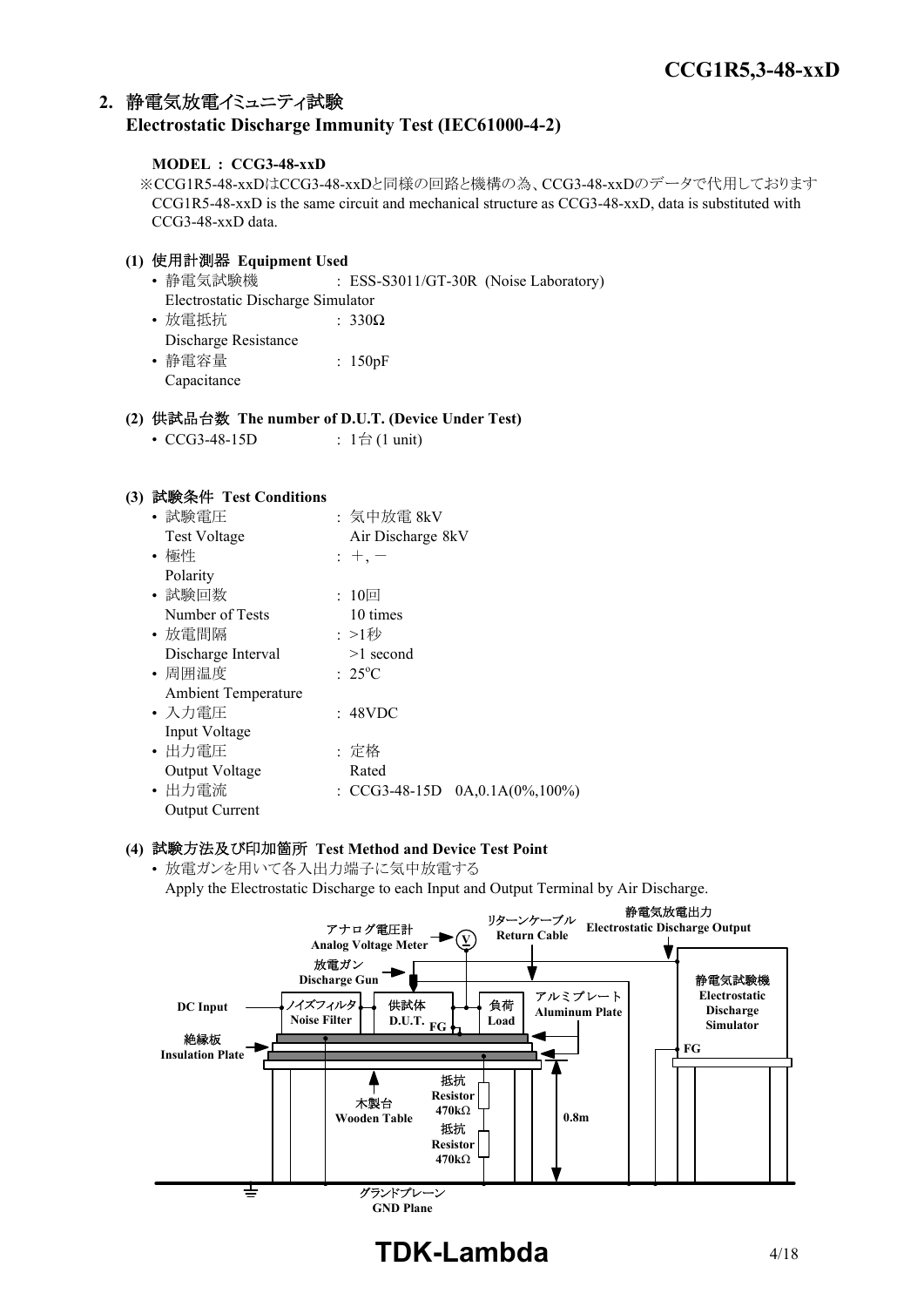

| • セラミックコンデンサ (C1) |          | : $100V 2.2 \mu F$      |
|-------------------|----------|-------------------------|
| Ceramic Capacitor |          | (C3216X7S2A225K, TDK)   |
| • セラミックコンデンサ      | (C2)     | : $2kV$ 1000pF          |
| Ceramic Capacitor |          | (C4520X7R3D102K, TDK)   |
| • セラミックコンデンサ      | (C3, C4) | : $25V$ 10 $\mu$ F      |
| Ceramic Capacitor |          | (C3216X7R1E106K, TDK)   |
| • セラミックコンデンサ      | (C5, C6) | : 630V 470pF            |
| Ceramic Capacitor |          | (C3216C0G2J471J, TDK)   |
| • ヒューズ            | (F1)     | : 1.25A                 |
| Fuse              |          | (DC86V11CT 1.25A, SOC)  |
| • インダクター          | (L1)     | $: 22\mu H 650mA$       |
| Inductor          |          | (LQH32PB220MNC, MURATA) |

#### **(6)** 判定条件 **Acceptable Conditions**

1.入力再投入を必要とする一時的な機能低下のない事 Must not have temporary function degradation that requires input restart. 2.試験後の出力電圧は初期値から変動していない事

The output voltage must be within the regulation of specification after the test. 3.発煙・発火のない事

Smoke and fire are not allowed.

| 気中放電<br>Air Discharge | $CCG3-48-15D$     |
|-----------------------|-------------------|
| 8kV                   | 合格<br><b>PASS</b> |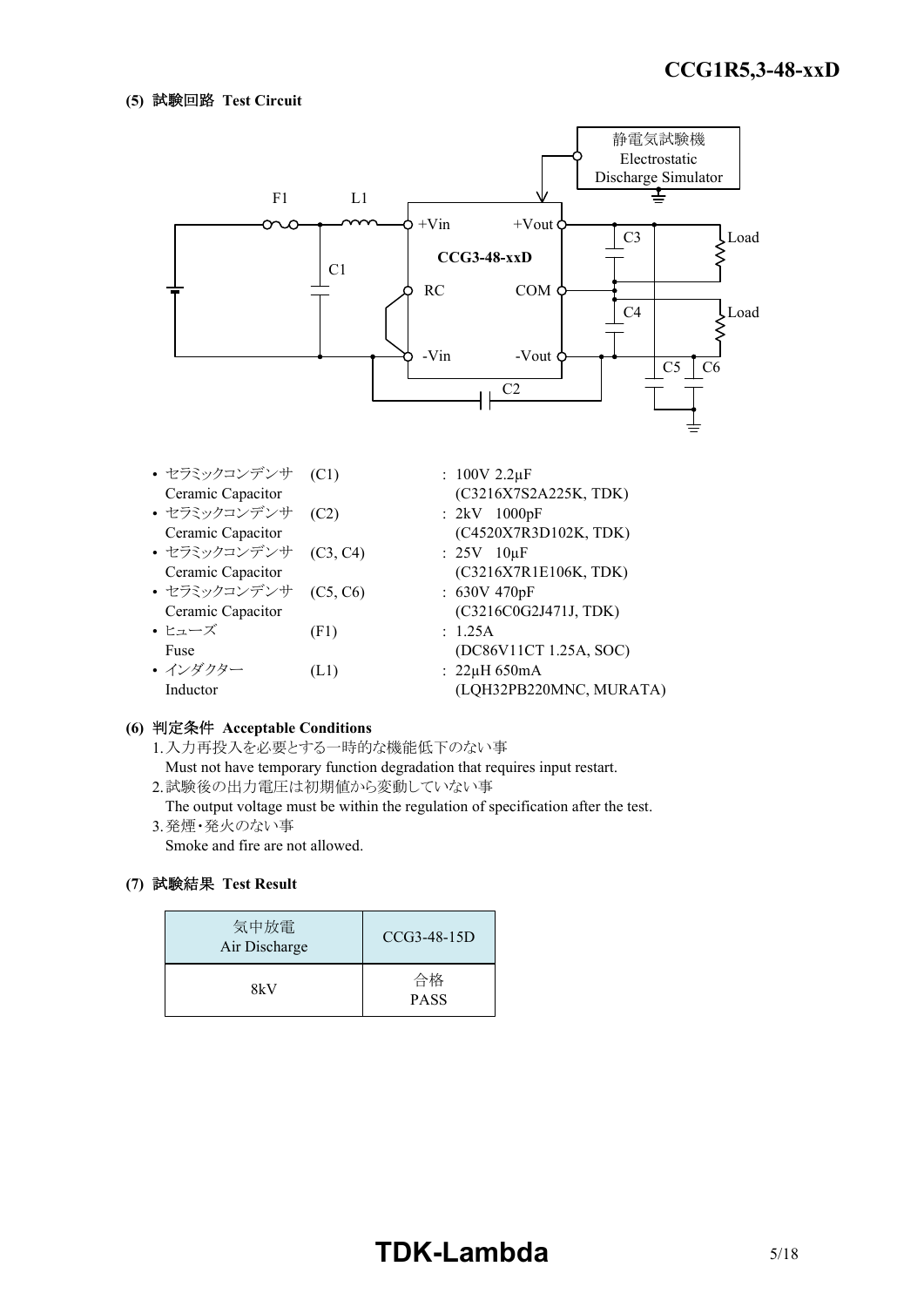# **3.** 放射性無線周波数電磁界イミュニティ試験

# **Radiated, Radio-Frequency, Electromagnetic Field Immunity Test (IEC61000-4-3)**

### **MODEL : CCG3-48-xxD**

※CCG1R5-48-xxDはCCG3-48-xxDと同様の回路と機構の為、CCG3-48-xxDのデータで代用しております CCG1R5-48-xxD is the same circuit and mechanical structure as CCG3-48-xxD, data is substituted with CCG3-48-xxD data.

## **(1)** 使用計測器 **Equipment Used**

| • シグナルジェネレータ           | : N5181A (Agilent Technologies)                  |
|------------------------|--------------------------------------------------|
| Signal Generator       |                                                  |
| • パワーアンプシステム           | : BBA150-BC500, BBA150-D110/E100 (ROHDE&SCHWARZ) |
| Power Amplifier System |                                                  |
| • アンテナ                 | : VULP9118E (Schwarzbeck), 3117 (ETS Lindgren)   |
| Antenna                |                                                  |

#### **(2)** 供試品台数 **The Number of D.U.T (Device Under Test)**

•  $CCG3-48-15D$  :  $1 \oplus (1 \text{ unit})$ 

#### **(3)** 試験条件 **Test Conditions**

| • 電磁界周波数                   | : $80~1000$ MHz, $1.4~6.0$ GHz                                                               |  |  |  |
|----------------------------|----------------------------------------------------------------------------------------------|--|--|--|
| Electromagnetic Frequency  |                                                                                              |  |  |  |
| • 放射電磁界強度                  | : $10 \text{V/m}(80 \text{~} 1000 \text{MHz})$ , $3 \text{V/m}(1.4 \text{~} 6.0 \text{GHz})$ |  |  |  |
| Radiation Field Strength   |                                                                                              |  |  |  |
| • スイープコンディション              | : 1.0%ステップ,0.5秒保持                                                                            |  |  |  |
| Sweep Condition            | 1.0% step up, 0.5 seconds hold                                                               |  |  |  |
| • 振幅変調                     | $: 80\%, 1kHz$                                                                               |  |  |  |
| Amplitude Modulated        |                                                                                              |  |  |  |
| • 偏波                       | :水平, 垂直                                                                                      |  |  |  |
| Wave Angle                 | Horizontal and Vertical                                                                      |  |  |  |
| • 試験方向                     | : 上下, 左右, 前後                                                                                 |  |  |  |
| Test Angle                 | Top/Bottom, Both Sides, Front/Back                                                           |  |  |  |
| • 距離                       | : 3.0m                                                                                       |  |  |  |
| Distance                   |                                                                                              |  |  |  |
| • 周囲温度                     | $: 25^{\circ}C$                                                                              |  |  |  |
| <b>Ambient Temperature</b> |                                                                                              |  |  |  |
| • 入力雷圧                     | : 48VDC                                                                                      |  |  |  |
| Input Voltage              |                                                                                              |  |  |  |
| • 出力電圧                     | :定格                                                                                          |  |  |  |
| Output Voltage             | Rated                                                                                        |  |  |  |
| • 出力電流                     | : $CCG3-48-15D$ $0.1A(100%)$                                                                 |  |  |  |
| <b>Output Current</b>      |                                                                                              |  |  |  |

# **(4)** 試験方法 **Test Method**

供試体に向け、アンテナから規定の無線周波数電磁界を放射する Apply the specified Radio Frequency Electromagnetic Field from Antenna to DUT.

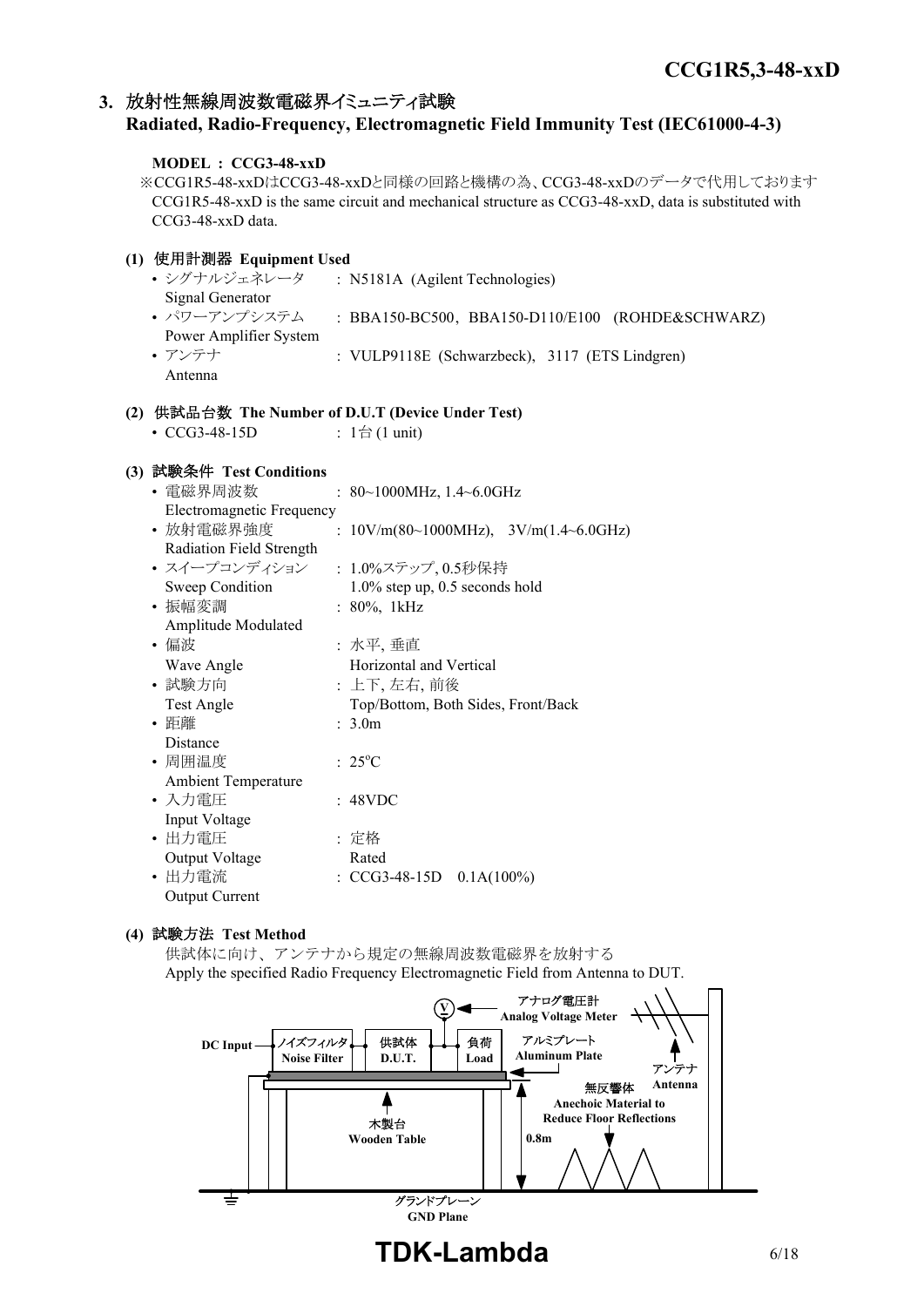

(6) 判定条件 Acceptable Conditions

1.試験中、5%を超える出力電圧の変動のない事 The regulation of output voltage must not exceed 5% of initial value during test. 2.試験後の出力電圧は初期値から変動していない事

The output voltage must be within the regulation of specification after the test. 3.発煙・発火のない事

Smoke and fire are not allowed.

| 電磁界周波数<br>Electromagnetic Frequency | 放射電磁界強度<br>Radiation Field Strength | CCG3-48-15D       |
|-------------------------------------|-------------------------------------|-------------------|
| $80 \sim 1000 MHz$                  | 10V/m                               | 合格<br><b>PASS</b> |
| $1.4 \sim 6.0$ GHz                  | 3V/m                                | 合格<br><b>PASS</b> |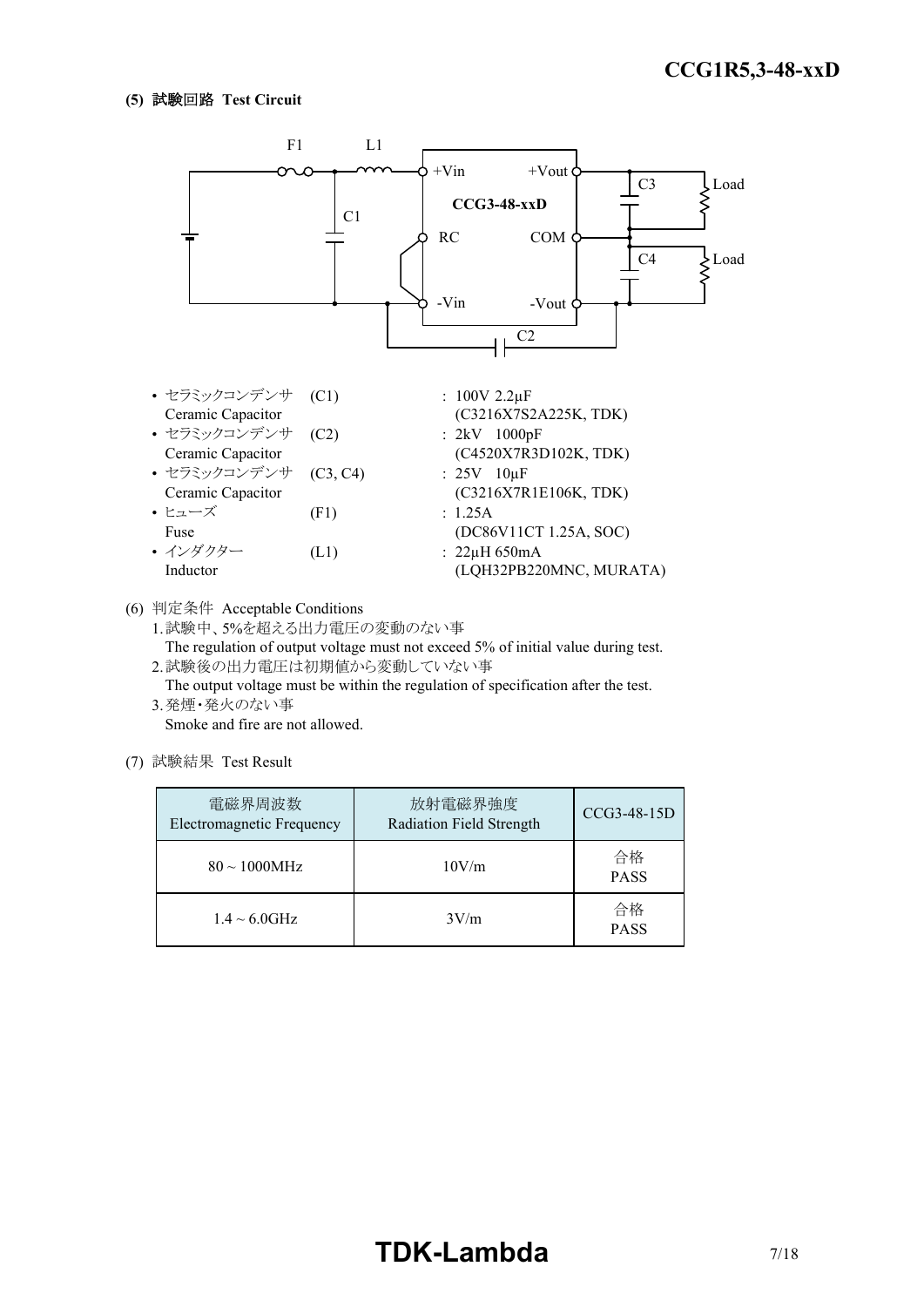# **4.** 電気的ファーストトランジェントバーストイミュニティ試験 **Electrical Fast Transient / Burst Immunity Test (IEC61000-4-4)**

## **MODEL : CCG3-48-xxD**

※CCG1R5-48-xxDはCCG3-48-xxDと同様の回路と機構の為、CCG3-48-xxDのデータで代用しております CCG1R5-48-xxD is the same circuit and mechanical structure as CCG3-48-xxD, data is substituted with CCG3-48-xxD data.

#### **(1)** 使用計測器 **Equipment Used** • EFT/B発生器 : FNS-AX3-B50B (Noise Laboratory) EFT/B Generator • カップリングクランプ : 15-00001A (Noise Laboratory) Coupling Clamp

#### **(2)** 供試品台数 **The Number of D.U.T. (Device Under Test)**

• CCG3-48-15D :  $1 \oplus (1 \text{ unit})$ 

# **(3)** 試験条件 **Test Conditions**

| • 試験電圧                | : 入力ポート4kV,              | 出力ポート4kV, 信号ポート2kV               |                 |
|-----------------------|--------------------------|----------------------------------|-----------------|
| <b>Test Voltage</b>   | Input Port 4kV,          | Output Port 4kV, Signal Port 2kV |                 |
| • バースト期間              | $: 15$ msec              | • パルス周波数                         | : 100kHz        |
| <b>Burst Time</b>     |                          | Pulse Frequency                  |                 |
| • パルス個数               | : 75 <sub>pres</sub>     | • バースト周期                         | $: 300$ msec    |
| Number of Pulse       |                          | <b>Burst Cycle</b>               |                 |
| • 極性                  | $: +,-$                  | • 試験時間                           | : $1/2$         |
| Polarity              |                          | <b>Test Duration</b>             | 1 minute        |
| • 試験回数                | $: 1 \square$            | • 周囲温度                           | $: 25^{\circ}C$ |
| Number of Tests       | 1 time                   | <b>Ambient Temperature</b>       |                 |
| • 入力電圧                | : 48VDC                  | • 出力電圧                           | : 定格            |
| Input Voltage         |                          | Output Voltage                   | Rated           |
| • 出力電流                | $\therefore$ CCG3-48-15D | $0A, 0.1A(0\%, 100\%)$           |                 |
| <b>Output Current</b> |                          |                                  |                 |

#### **(4)** 試験方法及び印加箇所 **Test Method and Device Test Point**

A. 入力ポート(+Vin、-Vin)に規定のバースト・ノイズをコモンモードで印加する Apply the specified Burst Noise to the Input Ports (+Vin, -Vin) with Common Mode.



**TDK-Lambda** 8/18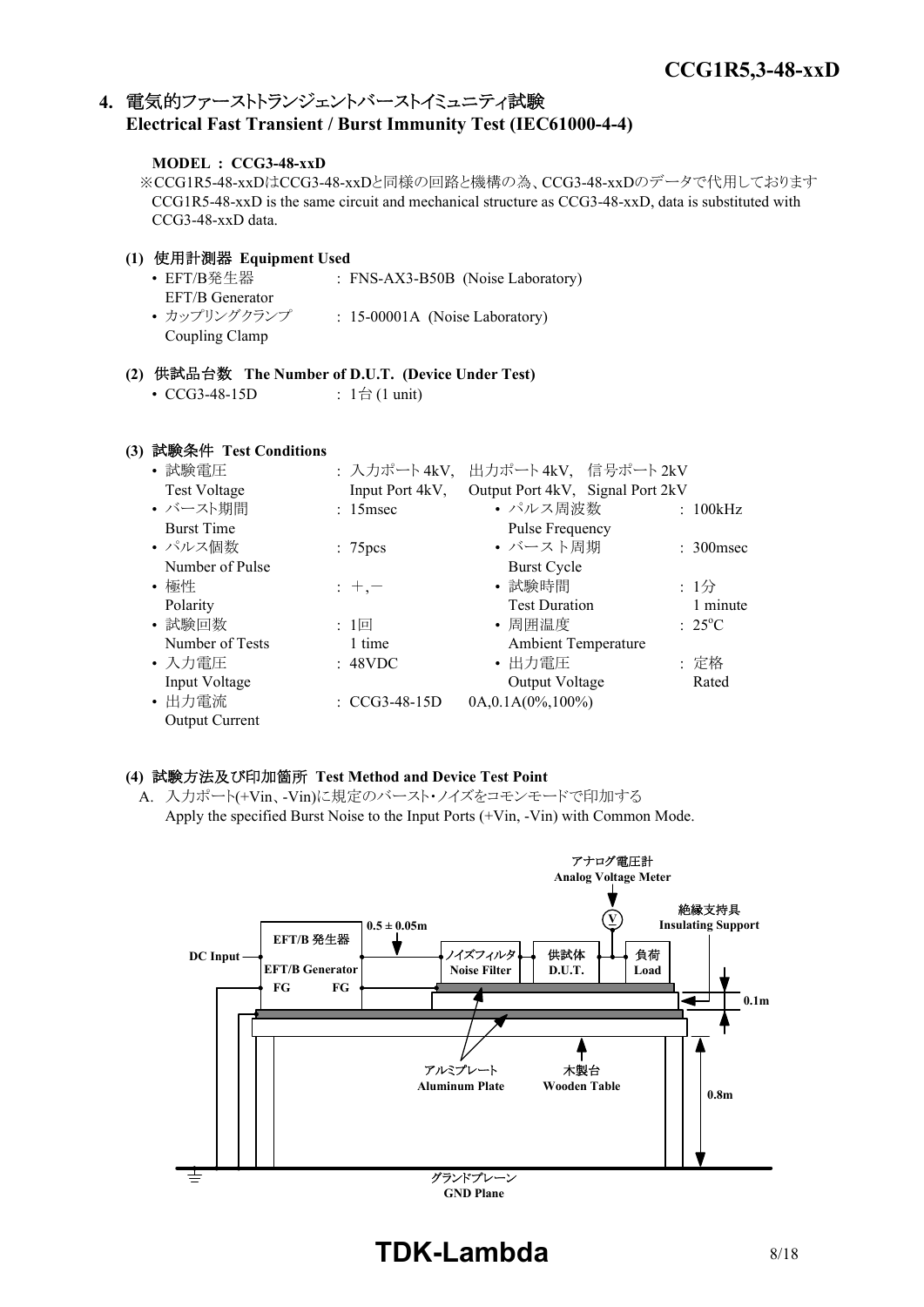B. 出力ポート(+Vo、-Vo)に規定のバースト・ノイズをコモンモードで印加する Apply the specified Burst Noise to the Output Ports (+Vo, -Vo) with Common Mode.



C. 信号ポート(RC, -Vin)に規定のバースト・ノイズをコモンモードで印加する Apply the specified Burst Noise to the Signal Ports(RC, -Vin) with Common Mode.



# **TDK-Lambda** 9/18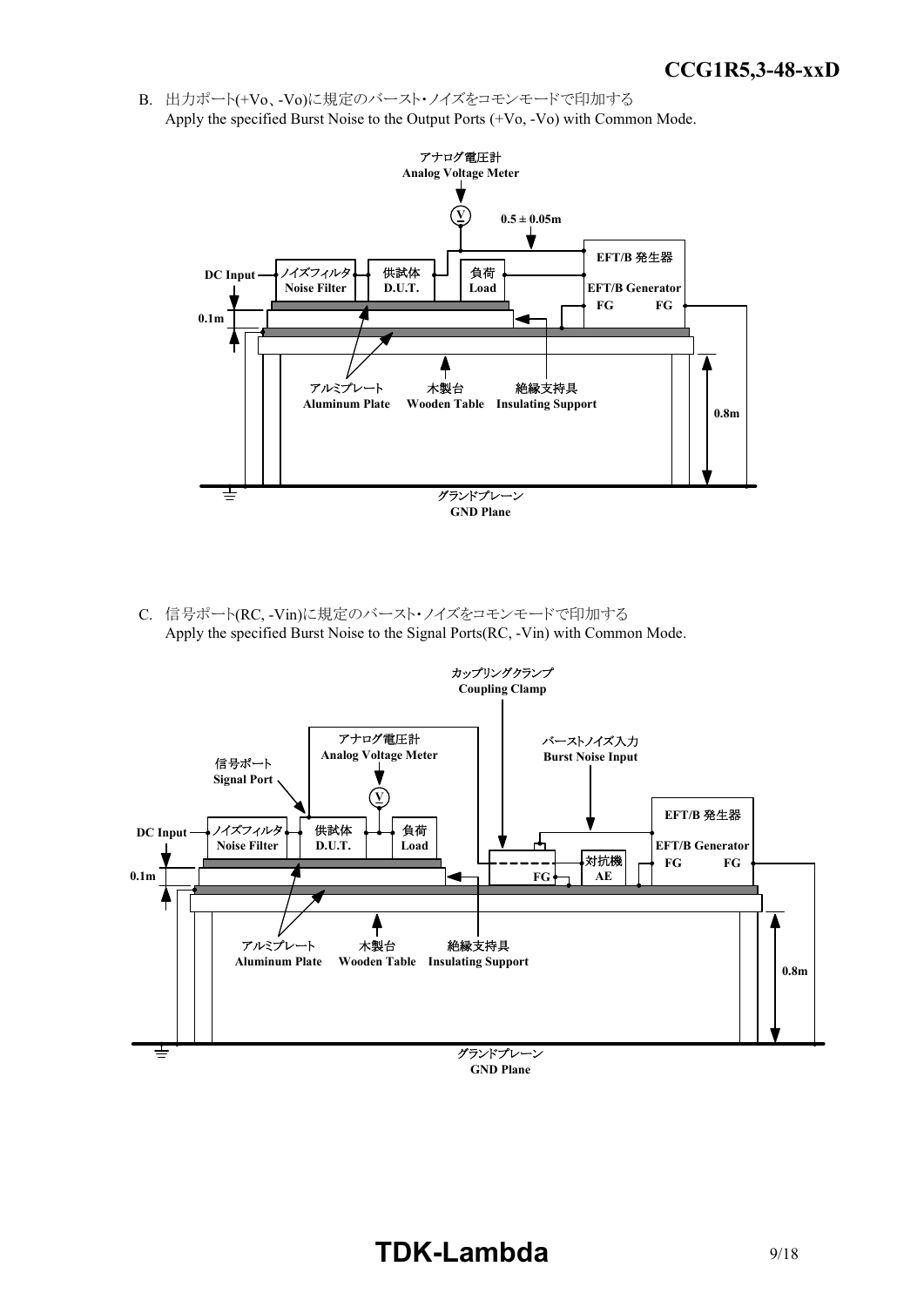- **(5)** 試験回路 **Test Circuit**
	- A. 入力ポート Input Port



B. 出力ポート Output Port



C. 信号ポート Signal Port

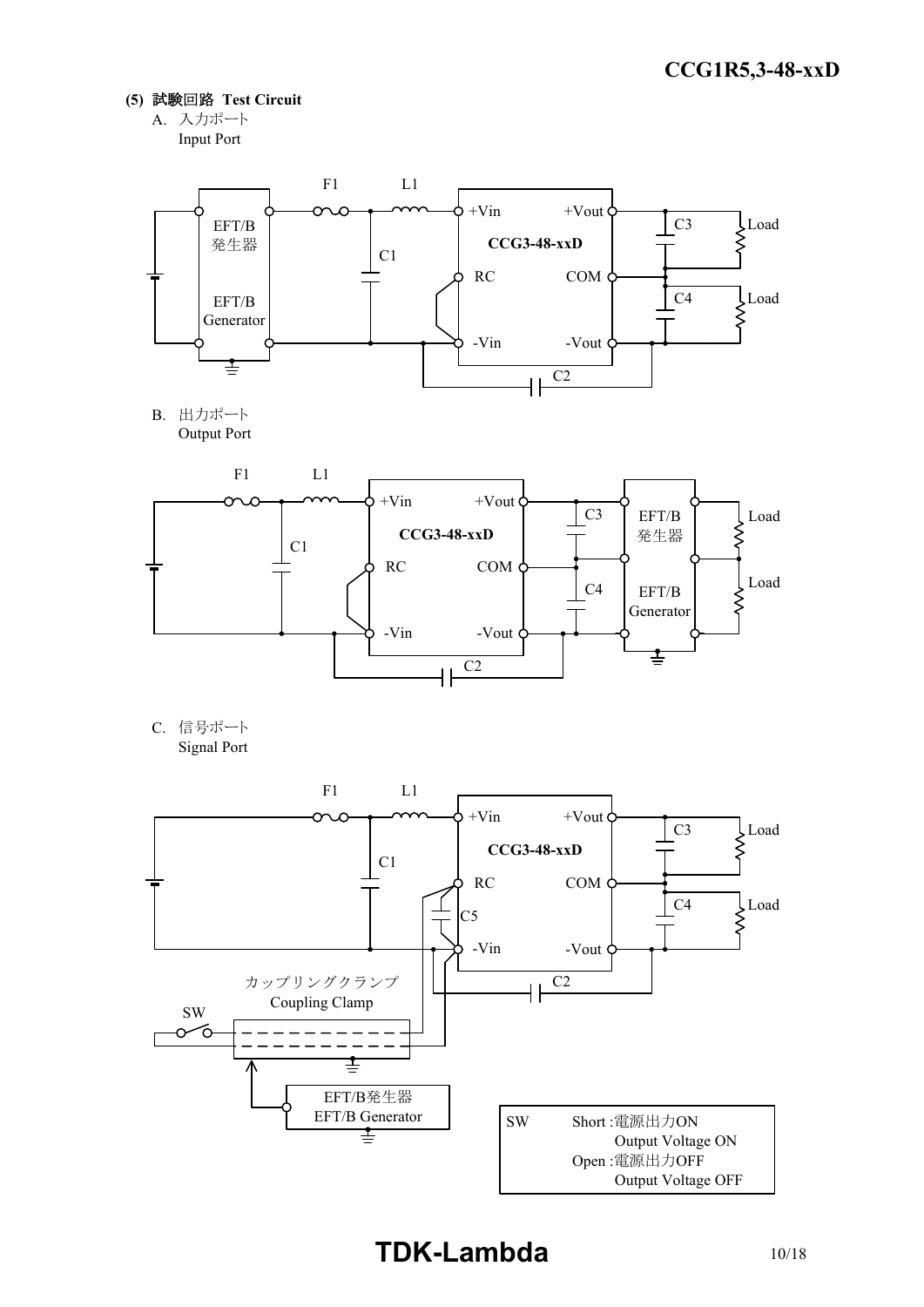#### *RWS 50B-600B Series* **CCG1R5,3-48-xxD**

| • セラミックコンデンサ (C1)<br>Ceramic Capacitor |          | : $100V 2.2 \mu F$<br>(C3216X7S2A225K, TDK) |
|----------------------------------------|----------|---------------------------------------------|
| • セラミックコンデンサ                           | (C2)     | $: 2kV$ 1000pF                              |
| Ceramic Capacitor                      |          | (C4520X7R3D102K, TDK)                       |
| • セラミックコンデンサ                           | (C3, C4) | $: 25V$ 10 $\mu$ F                          |
| Ceramic Capacitor                      |          | (C3216X7R1E106K, TDK)                       |
| • セラミックコンデンサ                           | (C5)     | $: 50V$ 220pF                               |
| Ceramic Capacitor                      |          | (C1005C0G1H221J, TDK)                       |
| • ヒューズ                                 | (F1)     | : 1.25A                                     |
| Fuse                                   |          | (DC86V11CT1.25A, SOC)                       |
| • インダクター                               | (L1)     | $: 22\mu H 650mA$                           |
| Inductor                               |          | (LQH32PB220MNC, MURATA)                     |
|                                        |          |                                             |

# **(6)** 判定条件 **Acceptable Conditions**

- 1.入力再投入を必要とする一時的な機能低下のない事 Must not have temporary function degradation that requires input restart.
- 2.試験後の出力電圧は初期値から変動していない事

The output voltage must be within the regulation of specification after the test. 3.発煙・発火のない事

Smoke and fire are not allowed.

| 試験箇所<br><b>Test Port</b>                | 試験電圧<br><b>Test Voltage</b> | $CCG3-48-15D$     |
|-----------------------------------------|-----------------------------|-------------------|
| 入力ポート (+Vin, -Vin)<br><b>Input Port</b> | 4kV                         | 合格<br><b>PASS</b> |
| 出力ポート (+Vout, -Vout)<br>Output Port     | 4kV                         | 合格<br><b>PASS</b> |
| 信号ポート(RC, -Vin)<br>Signal Port          | 2kV                         | 合格<br><b>PASS</b> |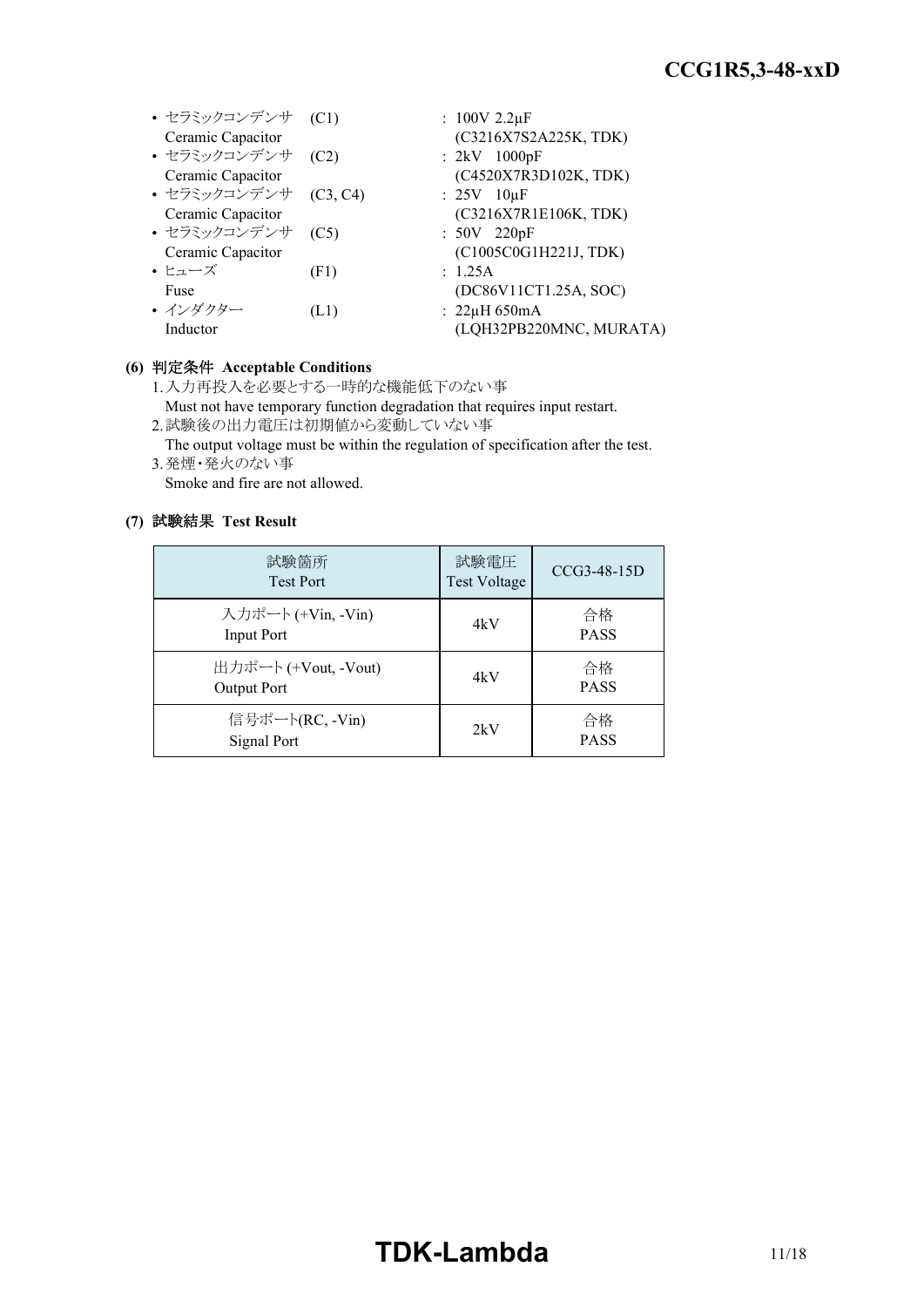# **5.** サージイミュニティ試験 **Surge Immunity Test (IEC61000-4-5)**

## **MODEL : CCG3-48-xxD**

※CCG1R5-48-xxDはCCG3-48-xxDと同様の回路と機構の為、CCG3-48-xxDのデータで代用しております CCG1R5-48-xxD is the same circuit and mechanical structure as CCG3-48-xxD, data is substituted with CCG3-48-xxD data.

# **(1)** 使用計測器 **Equipment Used**

• サージ試験機 : LSS-F02A1A (Noise Laboratory) Surge Simulator • 結合インピーダンス : 2Ω Coupling Impedance • 結合コンデンサ : 18μF Coupling Capacitance

## **(2)** 供試品台数 **The Number of D.U.T.(Device Under Test)**

• CCG3-48-15D :  $1 \oplus (1 \text{ unit})$ 

# **(3)** 試験条件 **Test Conditions**

| • モード               | : ディファレンシャル              | • 試験電圧                 | $: 2$ kV |
|---------------------|--------------------------|------------------------|----------|
| Mode                | Differential             | <b>Test Voltage</b>    |          |
| • 極性                | $: +, -$                 | • 試験回数                 | : 5回     |
| Polarity            |                          | Number of Tests        | 5 times  |
| • 周囲温度              | $: 25^{\circ}C$          | • 入力電圧                 | : 48VDC  |
| Ambient Temperature |                          | Input Voltage          |          |
| • 出力電圧              | : 定格                     |                        |          |
| Output Voltage      | Rated                    |                        |          |
| • 出力電流              | $\therefore$ CCG3-48-15D | $0A, 0.1A(0\%, 100\%)$ |          |
| Output Current      |                          |                        |          |

# **(4)** 試験方法及び印加箇所 **Test Method and Device Test Point**

入力ポート(+Vin、-Vin)に規定のサージ電圧をディファレンシャルモードで印加する Apply the specified Surge Voltage to the Input Ports(+Vin, -Vin) with Differential Mode.

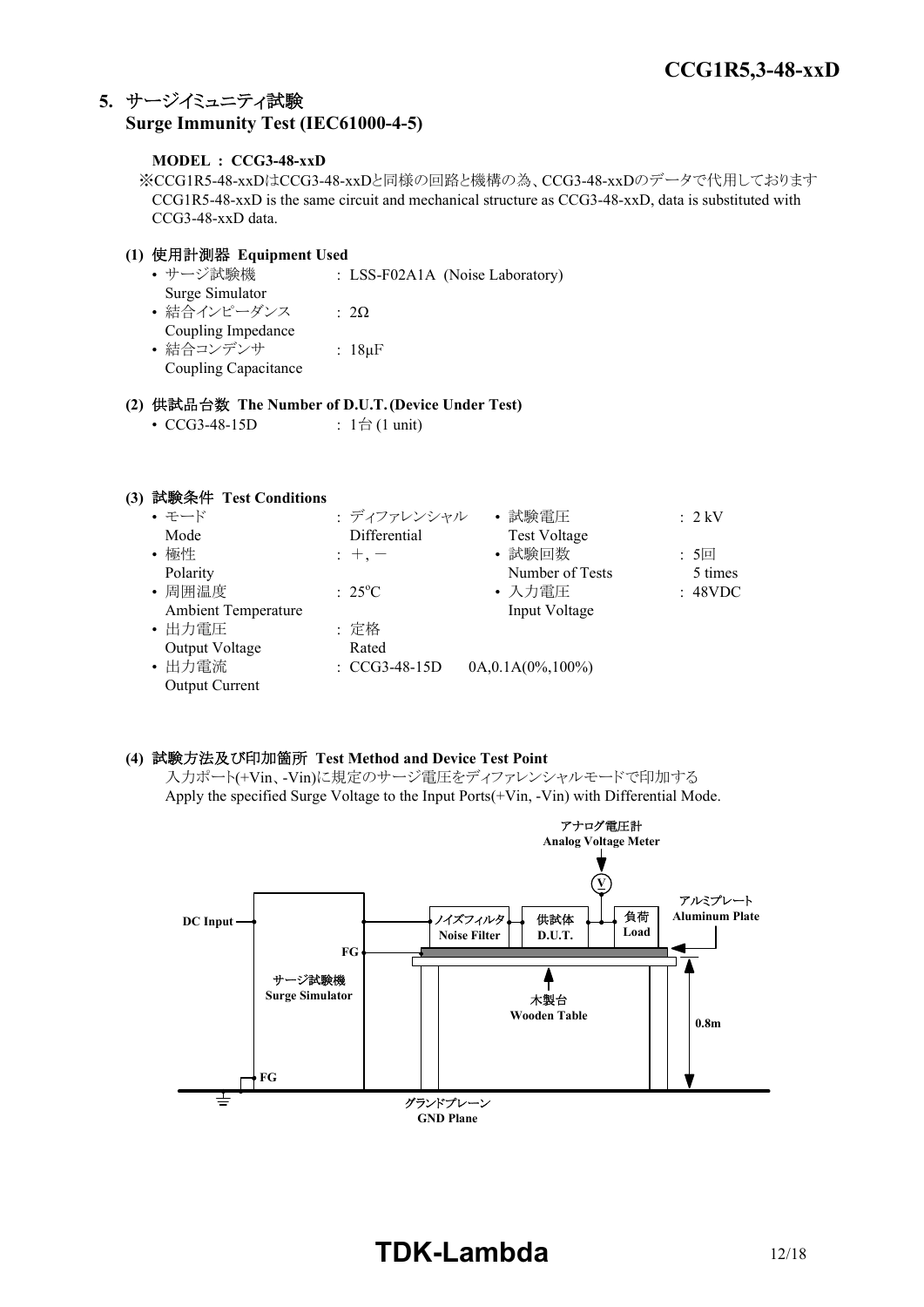

#### **(6)** 判定条件 **Acceptable Conditions**

1.入力再投入を必要とする一時的な機能低下のない事 Must not have temporary function degradation that requires input restart.

2.試験後の出力電圧は初期値から変動していない事

The output voltage must be within the regulation of specification after the test. 3.発煙・発火のない事

Smoke and fire are not allowed.

| 試験箇所<br><b>Test Port</b>  | 試験電圧<br>Test Voltage | $CCG3-48-xxD$     |
|---------------------------|----------------------|-------------------|
| ディファレンシャル<br>Differential | 2kV                  | 合格<br><b>PASS</b> |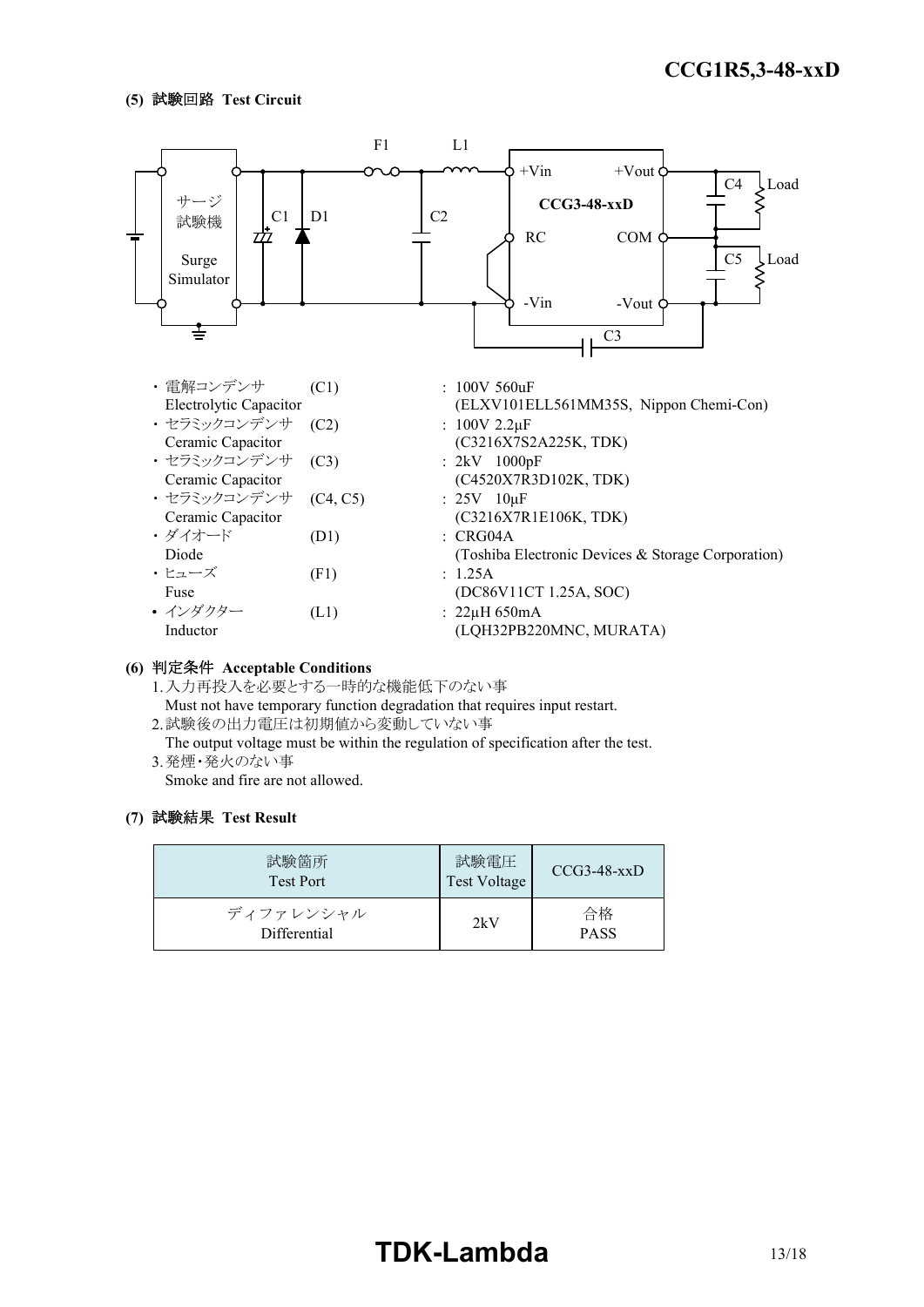# **6.** 伝導性無線周波数電磁界イミュニティ試験 **Conducted Disturbances, Induced by Radio-Frequency**

# **Field Immunity Test (IEC61000-4-6)**

# **MODEL : CCG3-48-xxD**

※CCG1R5-48-xxDはCCG3-48-xxDと同様の回路と機構の為、CCG3-48-xxDのデータで代用しております CCG1R5-48-xxD is the same circuit and mechanical structure as CCG3-48-xxD, data is substituted with CCG3-48-xxD data.

# **(1)** 使用計測器 **Equipment Used**

| • RF パワーアンプ                        | : BBA150 (Rohde & Schwarz)                 |
|------------------------------------|--------------------------------------------|
| RF Power Amplifier                 |                                            |
| • シグナルジェネレータ                       | : N5181A (Agilent Technologies)            |
| Signal Generator                   |                                            |
|                                    | • 結合/減結合ネットワーク: CDN M316, CDN M216 (TESEQ) |
| Coupling De-Coupling Network (CDN) |                                            |
| • RF 注入クランプ                        | : KEMZ801A $(TESEQ)$                       |
| RF Injection Clamp                 |                                            |
| • 減衰器                              | $: BS5000$ (Toyo)                          |
| Attenuator                         |                                            |

## **(2)** 供試品台数 **The Number of D.U.T. (Device Under Test)**

## **(3)** 試験条件 **Test Conditions**

| • 電磁界周波数                         |                 | $: 150kHz \sim 80MHz$    | • 試験電圧                            | :10V    |
|----------------------------------|-----------------|--------------------------|-----------------------------------|---------|
| <b>Electromagnetic Frequency</b> |                 |                          | <b>Test Voltage</b>               |         |
| • スイープコンディション                    |                 | : 1.0%ステップ, 0.5秒保持       |                                   |         |
| Sweep Condition                  |                 |                          | $1.0\%$ step up, 0.5 seconds hold |         |
| • 周囲温度                           | $: 25^{\circ}C$ |                          | • 入力電圧                            | : 48VDC |
| <b>Ambient Temperature</b>       |                 |                          | Input Voltage                     |         |
| • 出力電圧                           | : 定格            |                          |                                   |         |
| Output Voltage                   | Rated           |                          |                                   |         |
| • 出力電流                           |                 | $\therefore$ CCG3-48-15D | $0.1A(100\%)$                     |         |
| <b>Output Current</b>            |                 |                          |                                   |         |

# **(4)** 試験方法及び印加箇所 **Test Method and Device Test Point**

A. 入力ポート(+Vin、-Vin)および出力ポート(+Vo、-Vo)に規定の無線周波数電磁界をコモンモードで 印加する

Apply the specified Radio Frequency Electromagnetic Field to the Input Ports (+Vin, -Vin) and Output Ports (+Vo, -Vo) with Common Mode.



# **TDK-Lambda** 14/18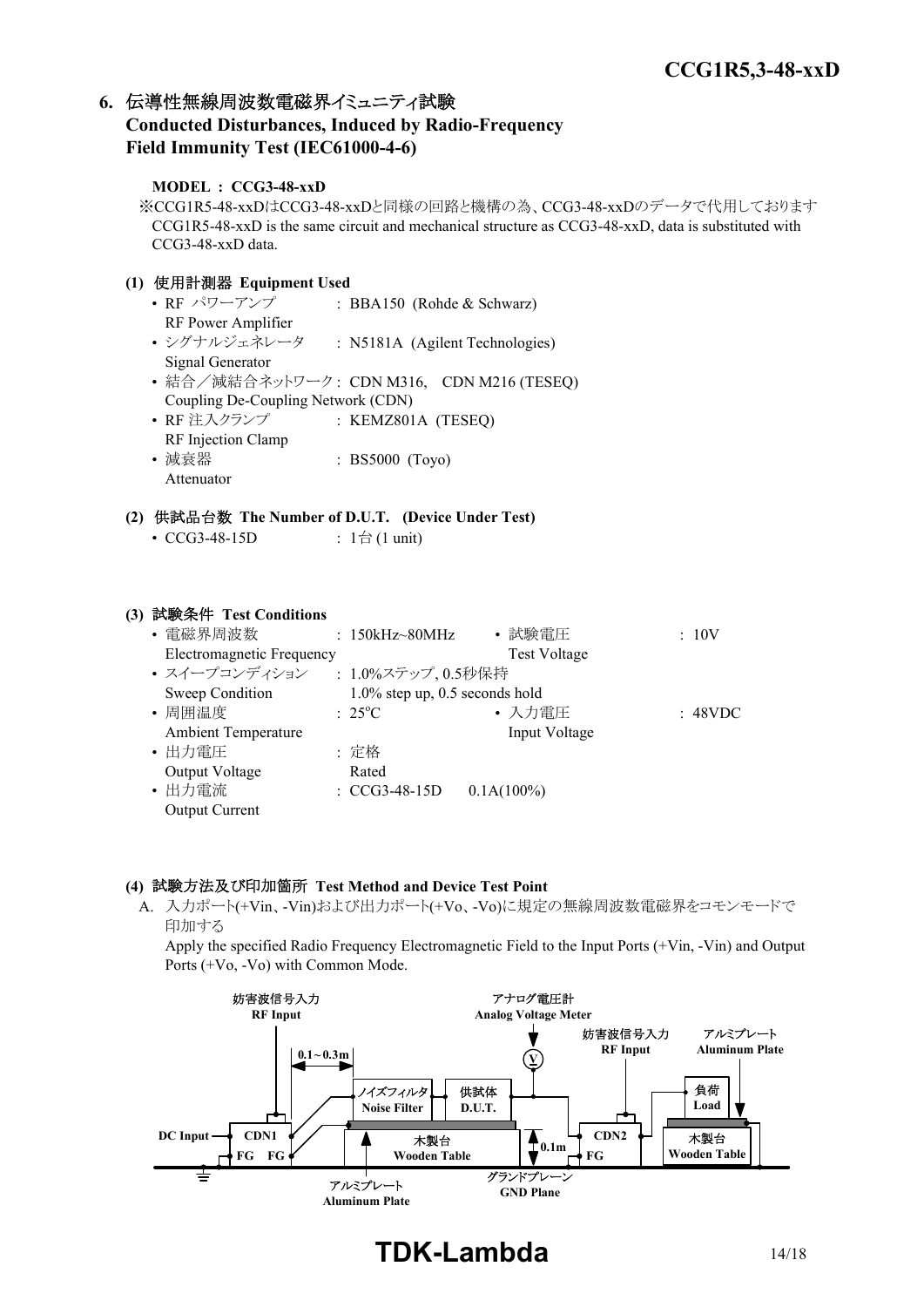*INSTRUCTION MANUAL* B. 信号ポート(RC, -Vin)に規定の無線周波数電磁界をコモンモードで印加する Apply the specified Radio Frequency Electromagnetic Field to the Signal Ports(RC, -Vin) with Common Mode.



**(5)** 試験回路 **Test Circuit**

A. 入力ポート



B. 信号ポート

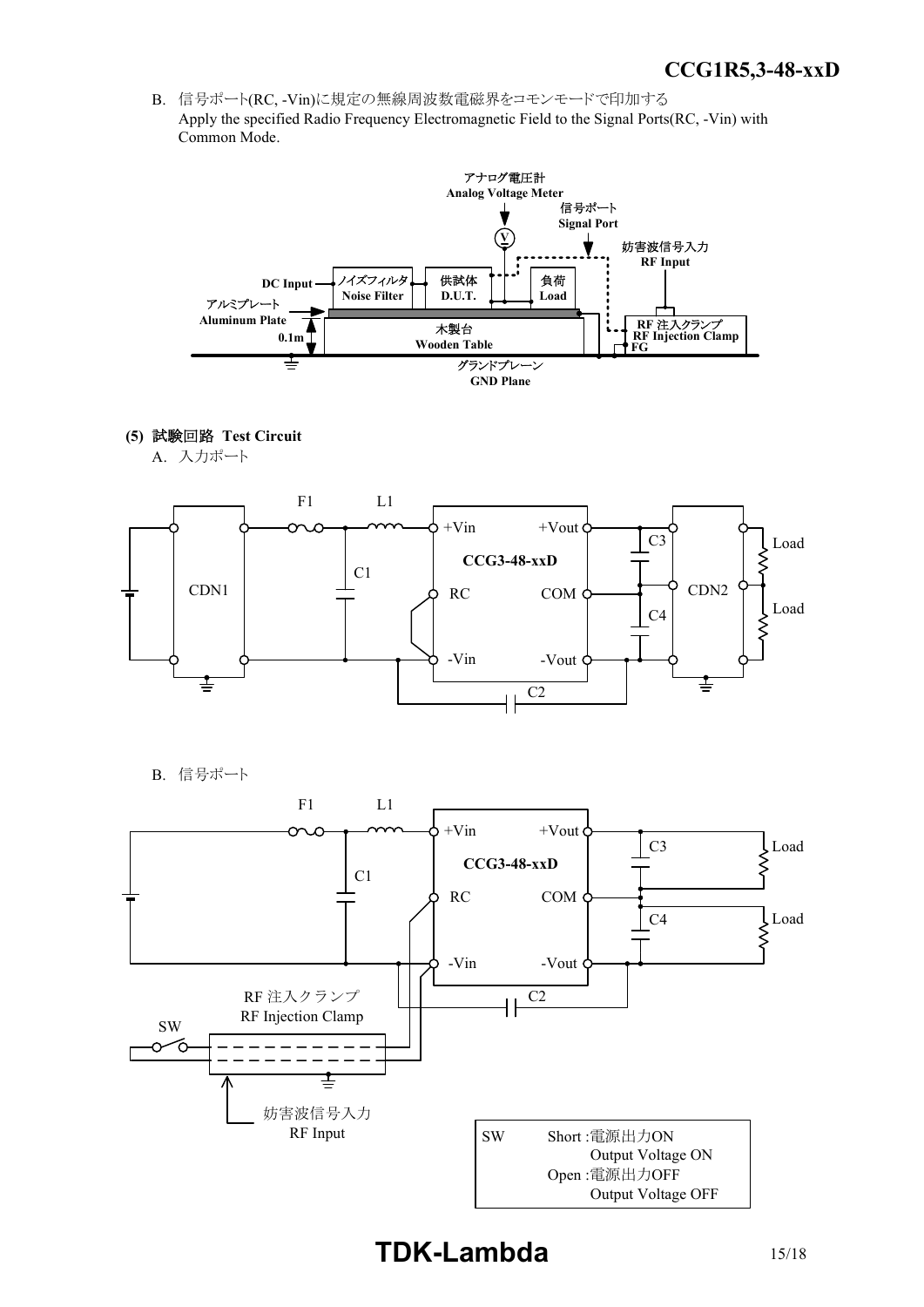#### *RWS 50B-600B Series* **CCG1R5,3-48-xxD**

| • セラミックコンデンサ (C1)     |      | : $100V 2.2 \mu F$      |
|-----------------------|------|-------------------------|
| Ceramic Capacitor     |      | (C3216X7S2A225K, TDK)   |
| • セラミックコンデンサ          | (C2) | $: 2kV$ 1000pF          |
| Ceramic Capacitor     |      | (C4520X7R3D102K, TDK)   |
| • セラミックコンデンサ (C3, C4) |      | $: 25V$ 10 $\mu$ F      |
| Ceramic Capacitor     |      | (C3216X7R1E106K, TDK)   |
| • ヒューズ                | (F1) | : 1.25A                 |
| Fuse                  |      | (DC86V11CT 1.25A, SOC)  |
| • インダクター              | (L1) | $: 22\mu H 650mA$       |
| Inductor              |      | (LQH32PB220MNC, MURATA) |

#### **(6)** 判定条件 **Acceptable Conditions**

1.試験中、5%を超える出力電圧の変動のない事

- The regulation of output voltage must not exceed 5% of initial value during test. 2.試験後の出力電圧は初期値から変動していない事
- The output voltage must be within the regulation of specification after the test. 3.発煙・発火のない事

Smoke and fire are not allowed.

#### **(7)** 試験結果 **Test Result**

| 試験箇所<br><b>Test Port</b>            | 試験電圧<br><b>Test Voltage</b> | CCG3-48-15D       |
|-------------------------------------|-----------------------------|-------------------|
| 入力ポート (+Vin, -Vin)<br>Input Port    | 10V                         | 合格<br><b>PASS</b> |
| 出力ポート (+Vout, -Vout)<br>Output Port | 10V                         | 合格<br><b>PASS</b> |
| 信号ポート(RC, -Vin)<br>Signal Port      | 10V                         | 合格<br><b>PASS</b> |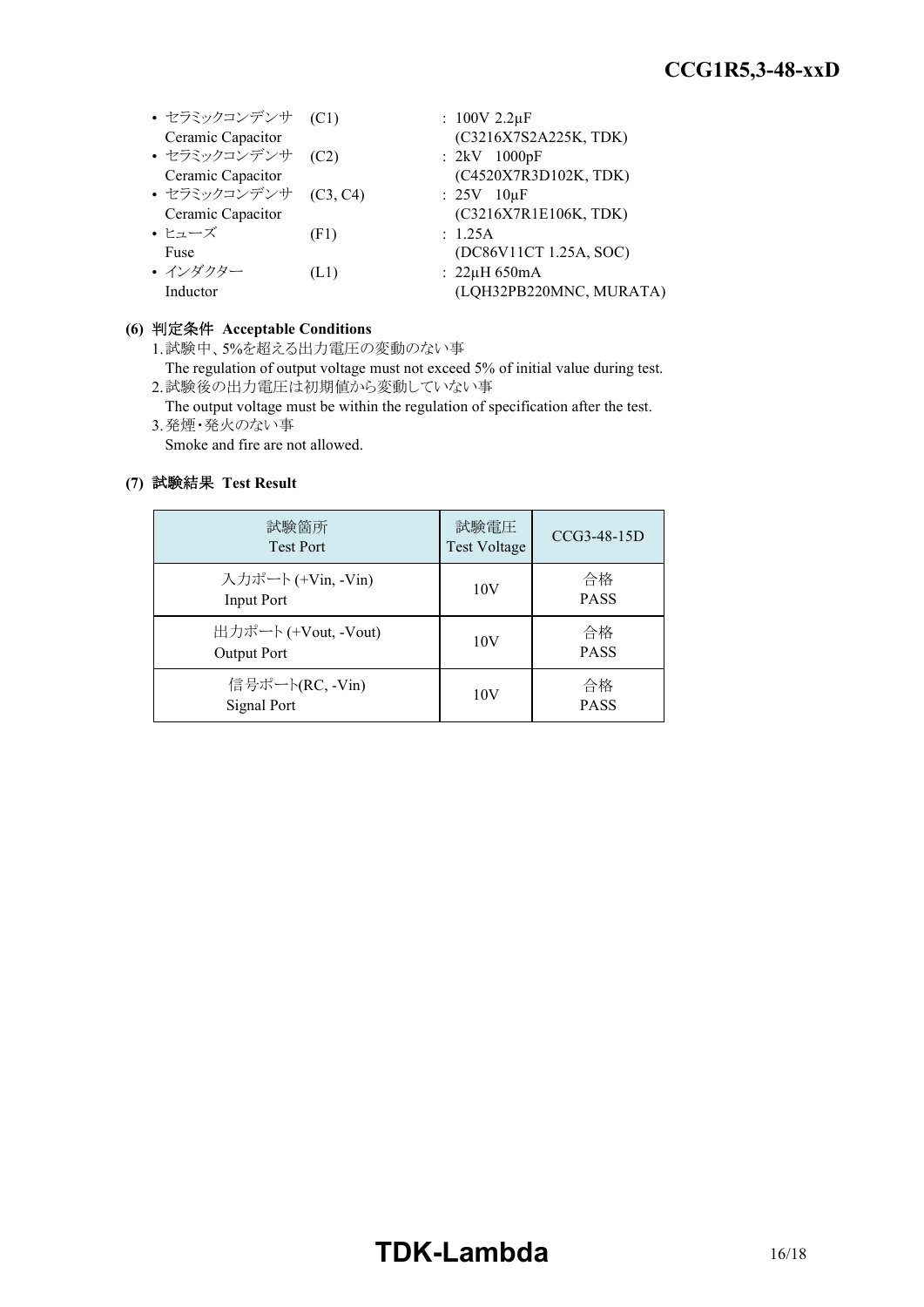# **7.** 電力周波数磁界イミュニティ試験 **Power Frequency Magnetic Field Immunity Test (IEC61000-4-8)**

### **MODEL : CCG3-48-xxD**

※CCG1R5-48-xxDはCCG3-48-xxDと同様の回路と機構の為、CCG3-48-xxDのデータで代用しております CCG1R5-48-xxD is the same circuit and mechanical structure as CCG3-48-xxD, data is substituted with CCG3-48-xxD data.

## **(1)** 使用計測器 **Equipment Used**

• ACパワーソース : AA2000XG (Takasago) AC Power Source • ヘルムホルツコイル : HHS5215/10A (Schwarzbeck) Helmholtz Coil

# **(2)** 供試品台数 **The Number of D.U.T. (Device Under Test)**

• CCG3-48-15D :  $1 \oplus (1 \text{ unit})$ 

# **(3)** 試験条件 **Test Conditions**

| • 磁界強度                     | : 30A/m                               |
|----------------------------|---------------------------------------|
| Magnetic Field Strength    |                                       |
| • 印加磁界周波数                  | : 50Hz, 60Hz                          |
| Magnetic Frequency         |                                       |
| • 印加方向                     | : X, Y, Z                             |
| Direction                  |                                       |
| • 試験時間                     | : 10秒以上(各方向)                          |
| <b>Test Duration</b>       | More than 10 seconds (Each Direction) |
| • 周囲温度                     | $: 25^{\circ}C$                       |
| <b>Ambient Temperature</b> |                                       |
| • 入力電圧                     | : 48VDC                               |
| Input Voltage              |                                       |
| • 出力電圧                     | : 定格                                  |
| Output Voltage             | Rated                                 |
| • 出力電流                     | : $CCG3-48-15D$ $0.1A(100%)$          |
| <b>Output Current</b>      |                                       |

#### **(4)** 試験方法 **Test Method**

供試体に向け、ヘルムホルツコイルから規定の電力周波数磁界を放射する Apply the specified Power Frequency Magnetic Field from the Helmholtz Coil to DUT.



# **TDK-Lambda** 17/18